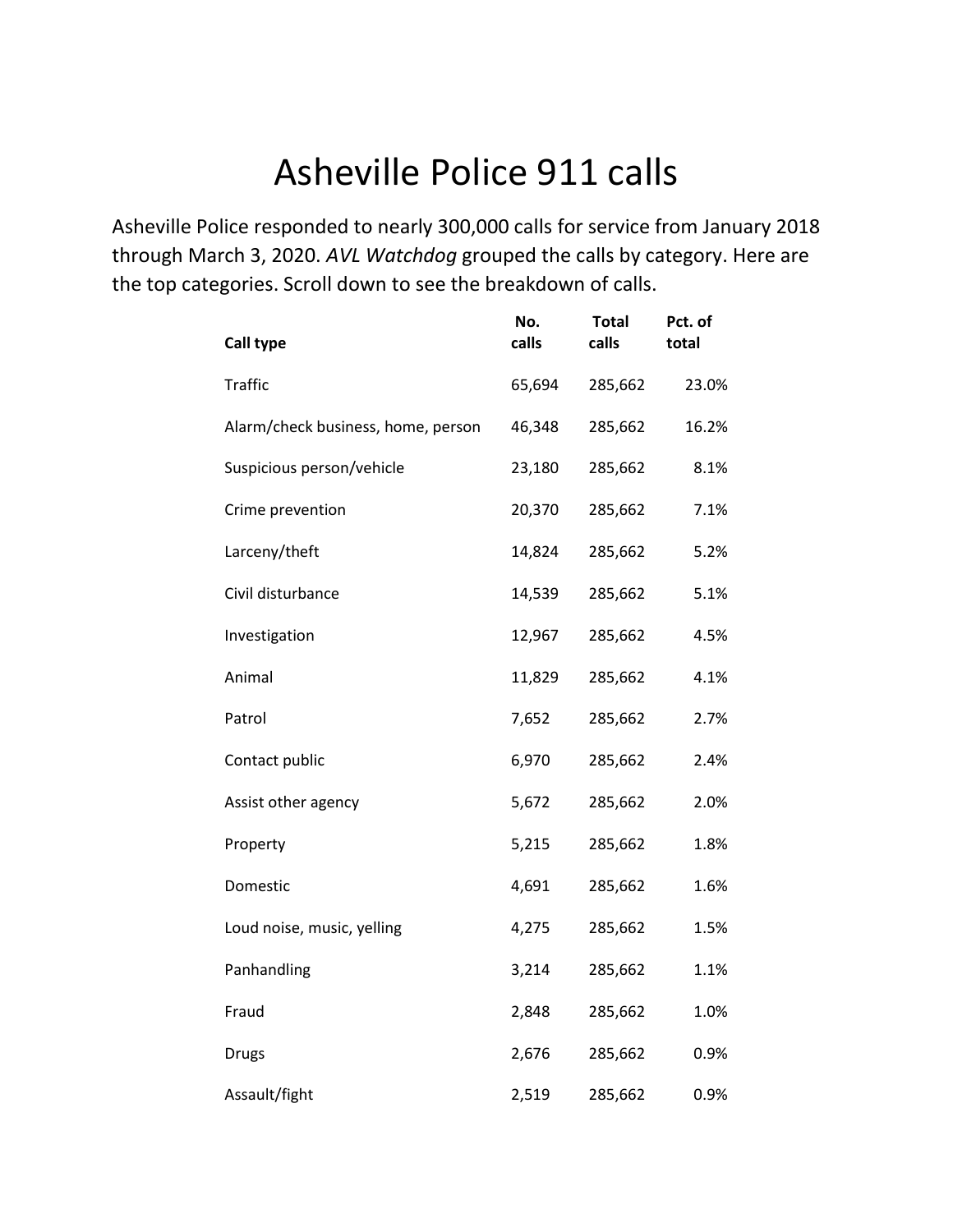| Mental health      | 2,425 | 285,662 | 0.8% |
|--------------------|-------|---------|------|
| ID pictures/prints | 2,208 | 285,662 | 0.8% |
| Pick up item       | 2,122 | 285,662 | 0.7% |
| Warrant served     | 2,037 | 285,662 | 0.7% |
| <b>Burglary</b>    | 2,033 | 285,662 | 0.7% |
| Threats/stalking   | 1,848 | 285,662 | 0.6% |
| Alcohol            | 1,768 | 285,662 | 0.6% |
| Missing person     | 1,733 | 285,662 | 0.6% |
| <b>Trespass</b>    | 1,717 | 285,662 | 0.6% |
| Gun                | 1,502 | 285,662 | 0.5% |
| Person down        | 1,056 | 285,662 | 0.4% |
| Incomplete call    | 982   | 285,662 | 0.3% |
| Community          | 979   | 285,662 | 0.3% |
| Escort             | 947   | 285,662 | 0.3% |
| Homeless           | 933   | 285,662 | 0.3% |
| Juvenile           | 835   | 285,662 | 0.3% |
| Violent crime      | 808   | 285,662 | 0.3% |
| Other              | 784   | 285,662 | 0.3% |
| Standby            | 566   | 285,662 | 0.2% |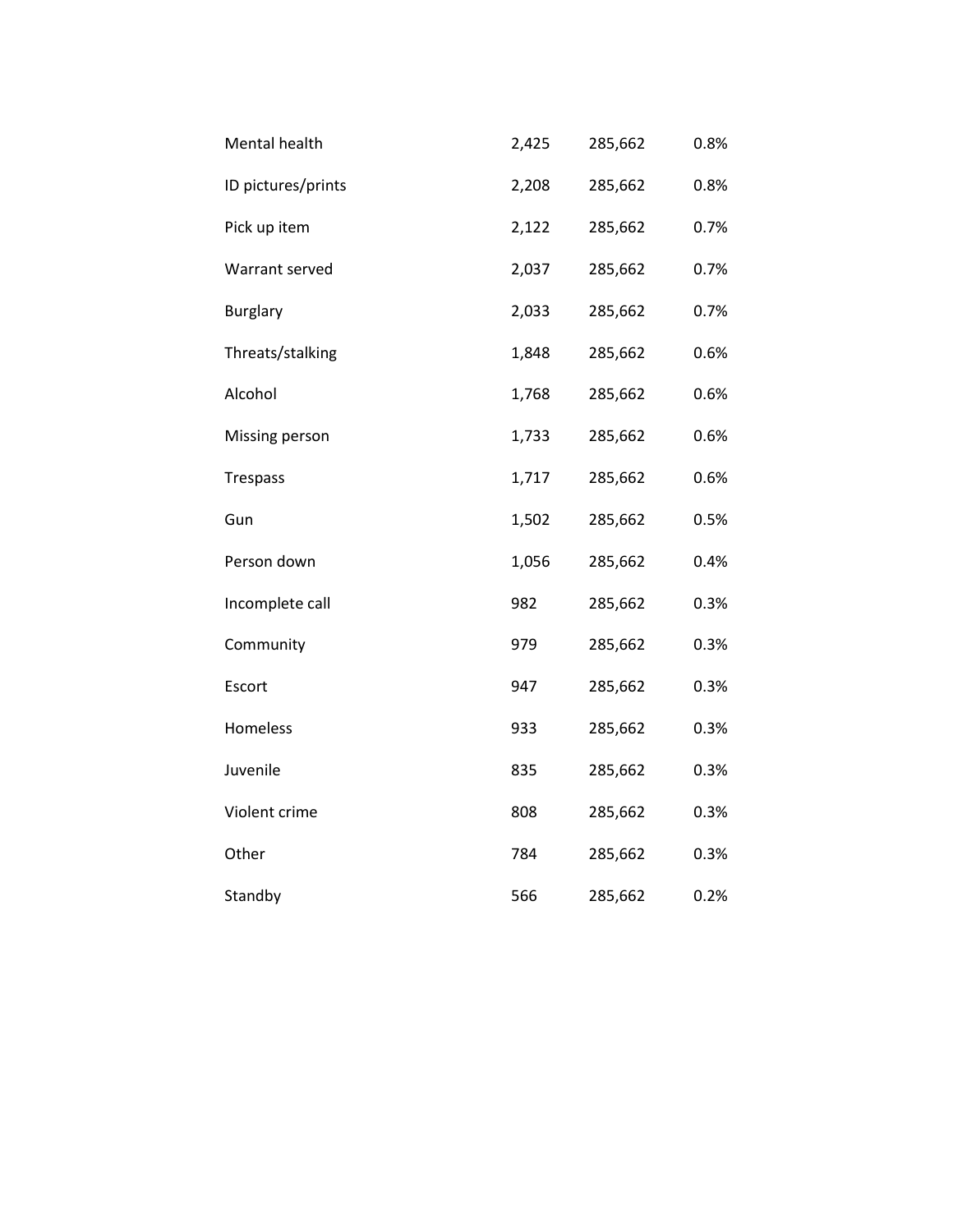| <b>TRAFFIC</b>                  | No. of<br>calls |
|---------------------------------|-----------------|
| <b>TRAFFIC STOP</b>             | 18,675          |
| <b>MVA PD</b>                   | 15,109          |
| <b>ASSIST MOTORIST</b>          | 5,256           |
| <b>RECKLESS DRIVING</b>         | 4,591           |
| HIT AND RUN PROPERTY DAMAGE     | 3,879           |
| <b>IMPROPER PARKING</b>         | 3,313           |
| <b>ABANDONED VEHICLE</b>        | 2,052           |
| DRIVING WHILE IMPAIRED          | 1,757           |
| (Z) MOTOR VEH ACCIDENT INJURY   | 1,738           |
| <b>TOWED VEHICLE</b>            | 1,698           |
| <b>DEBRIS BLOCKING ROAD</b>     | 1,376           |
| <b>CRASH REDUCTION (APD)</b>    | 1,334           |
| (Z) MOTOR VEH ACCIDENT UNKNOWN  | 1,111           |
| REPOSSESED VEHICLE              | 969             |
| <b>RADAR</b>                    | 763             |
| TRAFFIC ENFORCEMENT (APD)       | 704             |
| <b>BLOCKED DRIVE/ALLEY</b>      | 642             |
| <b>DIRECT TRAFFIC</b>           | 179             |
| TREE BLOCKING ROAD              | 167             |
| TRAFFIC SIGNAL OUT (APD)        | 131             |
| (Z)HIT AND RUN PERSON INJURED   | 98              |
| (Z) MOTOR VEH ACCIDENT SBJ TRAP | 62              |
| (Z)HIT AND RUN UNKNOWN          | 39              |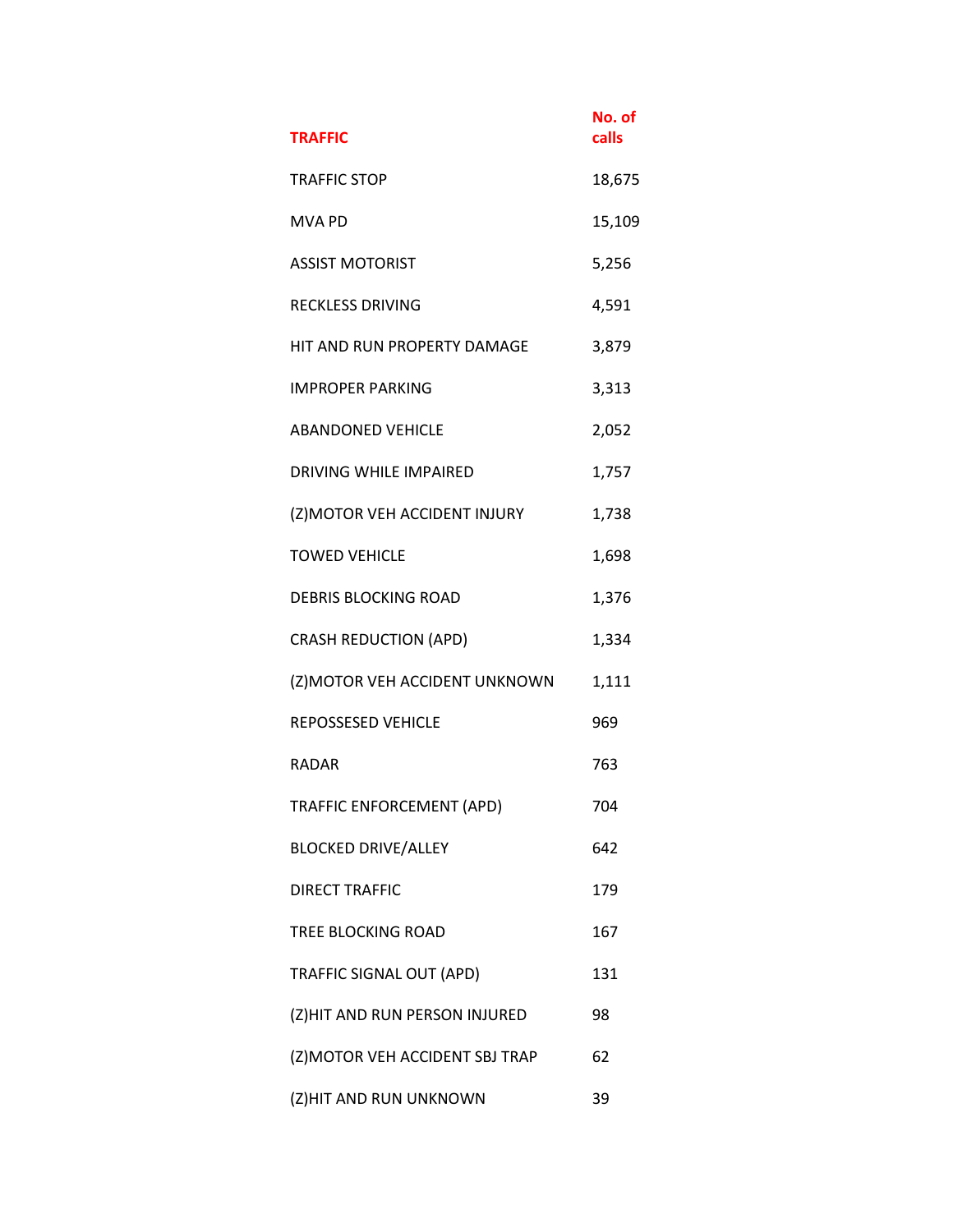| (Z) MOTOR VEH ACCIDENT FATALITY | 12            |
|---------------------------------|---------------|
| <b>VEHICLE CHASE</b>            | 9             |
| <b>MVA PEDESTRIAN</b>           | 9             |
| (Z)MVA ON INTERSTATE            | q             |
| RECOVER VEHICLE(BCSD)           | 5             |
| MVA INTO BUILDING               | 4             |
| (Z)HIT AND RUN FATALITY         | $\mathcal{P}$ |
| LOCKED VEHICLE(BCSD)            | 1             |

| <b>ALARM/CHECK BUSINESS, HOME, PERSON</b> | No. of<br>calls |
|-------------------------------------------|-----------------|
| <b>WELFARE CHECK</b>                      | 14,946          |
| <b>CHECK BUSINESS</b>                     | 14,294          |
| <b>BUSINESS ALARM</b>                     | 12,190          |
| RESIDENTIAL ALARM                         | 2,663           |
| <b>CHECK RESIDENCE (APD)</b>              | 2,168           |
| <b>VEHICLE ALARM</b>                      | 87              |

| <b>SUSPICIOUS PERSON/VEHICLE</b> | No. of calls |
|----------------------------------|--------------|
| SUSPICIOUS PERSON                | 16,524       |
| SUSPICIOUS VEHICLE               | 6,543        |
| <b>SUSPICIOUS PACKAGE</b>        | 113          |
| <b>CRIME PREVENTION</b>          | No. of calls |
| <b>CRIME PREVENTION</b>          | 20,370       |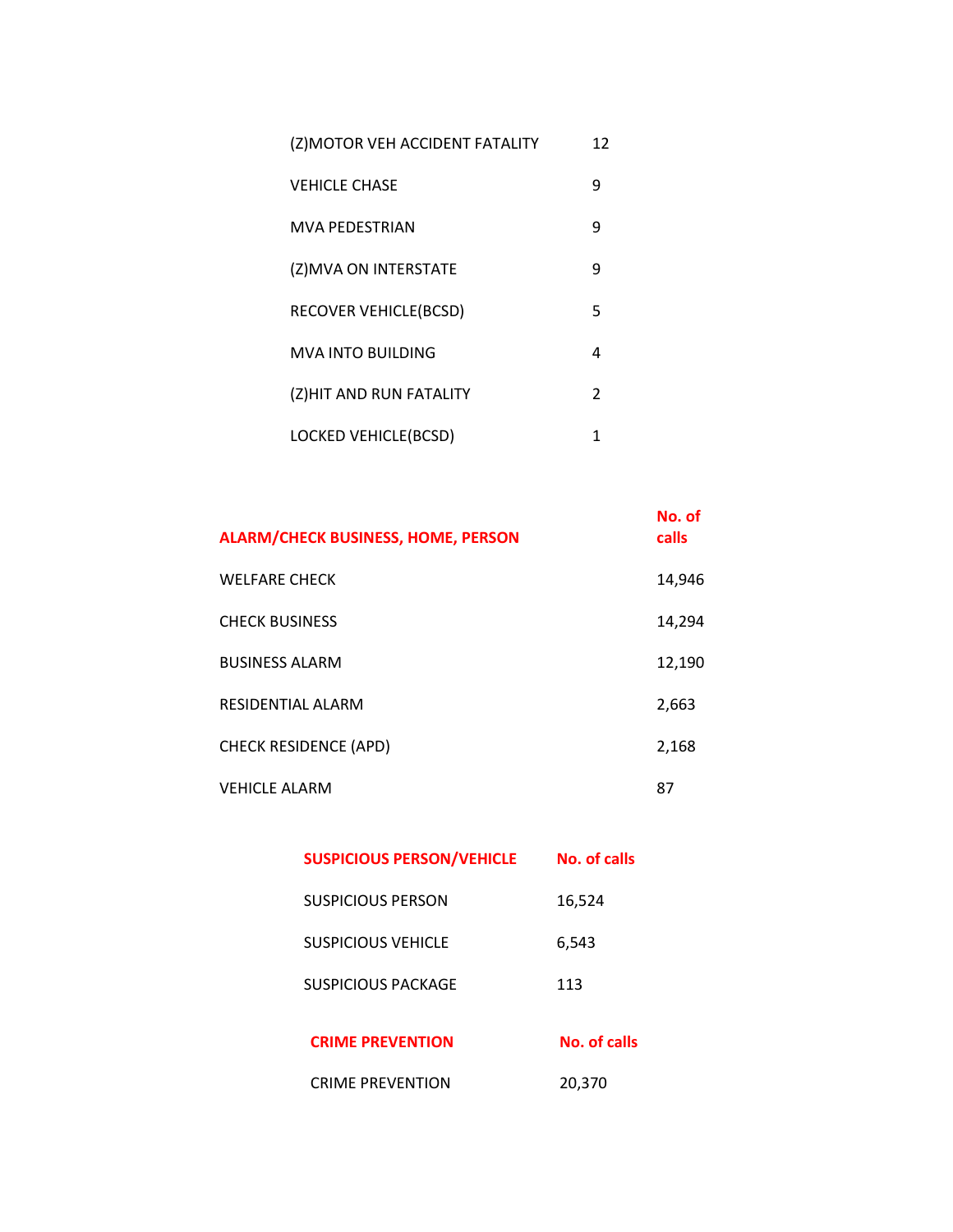| <b>LARCENY/THEFT</b>                          | <b>No. of Calls</b> |
|-----------------------------------------------|---------------------|
| <b>LARCENY REPORT</b>                         | 6,449               |
| <b>LARCENY FROM VEHICLE</b>                   | 3,005               |
| <b>SHOPLIFTING</b>                            | 2,590               |
| <b>LARCENY MOTOR VEHICLE</b>                  | 1,754               |
| <b>LARCENY IN PROGRESS</b>                    | 686                 |
| <b>LARCENY BY EMPLOYEE</b>                    | 232                 |
| <b>SHOPLIFTING CIVIL DIST</b>                 | 95                  |
| LARCENY OF A TAG(BCSD)                        | 7                   |
| <b>FORGERY</b>                                | 5                   |
| <b>B&amp;E OF A MACHINE (BCSD)</b>            | 1                   |
| <b>CIVIL DISTURBANCE</b>                      | <b>No. of calls</b> |
| <b>CIVIL DISTURBANCE</b>                      | 14,539              |
| <b>INVESTIGATION</b>                          | <b>No. of calls</b> |
| <b>FOLLOW UP INVESTIGATION</b>                | 11,466              |
| SPECIAL ASSIGNMENT                            | 1,200               |
| INVESTIGATE (BCSD)                            | 234                 |
| <b>SURVEILLANCE</b><br><b>INVESTIGATE SEX</b> | 66                  |
| OFFENDER(BCSD)                                | 1                   |

| <b>ANIMAL-RELATED</b> | No. of calls |
|-----------------------|--------------|
| ANIMAL PROBLEM        | 2.889        |
| ANIMAL CRUELTY        | 1.442        |
| <b>WILDLIFE</b>       | 1,367        |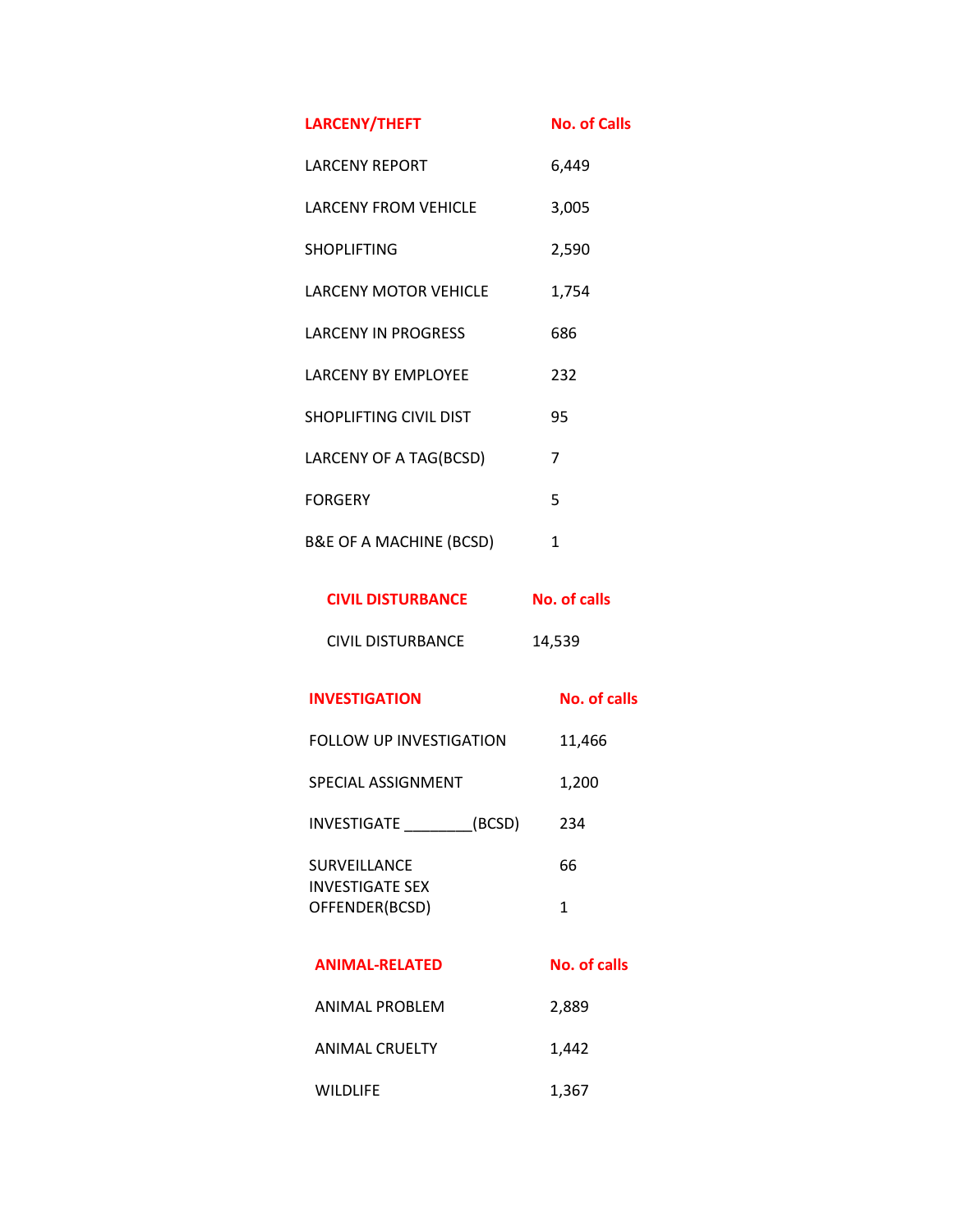- ANIMAL FOLLOW UP 1,054
- ANIMAL PICK UP 1,044
- ANIMAL BITE 976
- DOG BARKING 900
- INJURED OR SICK ANIMAL 468
- DANGEROUS ANIMAL 198
- ANIMAL CALL 160
- ANIMAL CTRL FOLLOW UP 71
- ANIMAL CARCAS 65
- LIVESTOCK IN ROADWAY 10
- DANGEROUS WILDLIFE 2
- ANIMAL RESOURCE OFFICER 1

### **PATROL No. of calls**

FOOT PATROL 7,468 BIKE PATROL 181 DIRECTED PATROL (BCSD) 3

### **CONTACT PUBLIC No. of calls**

- CONTACT PUBLIC 5,228 CONTACT PUBLIC WALKUP (APD) 829 CONTACT PUBLIC PHONE CALL(APD) 715
- CONTACT PUBLIC CRO (APD) 198

**ASSIST OTHER AGENCY No. of calls**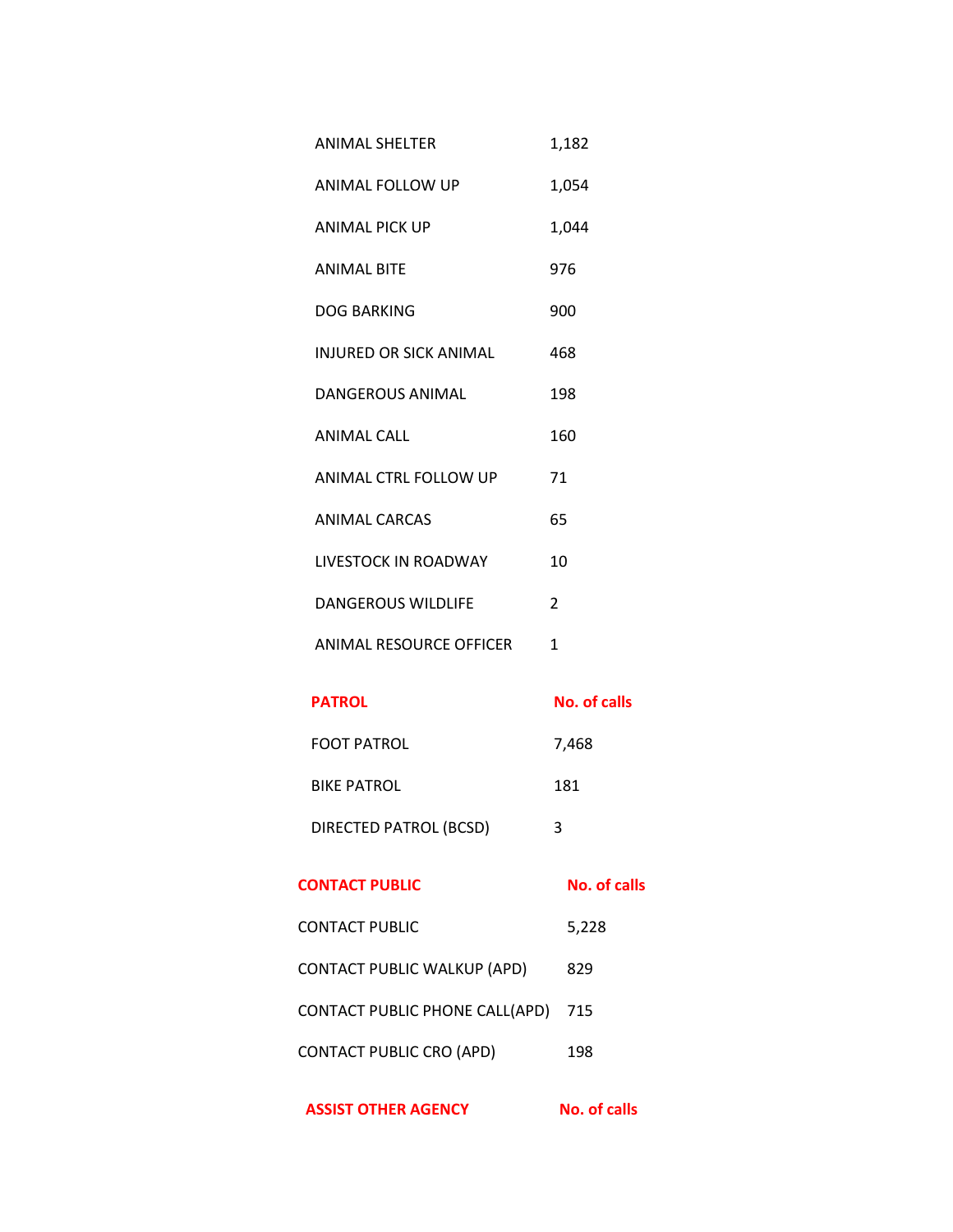| <b>ASSIST EOC</b>                 | 2,340 |
|-----------------------------------|-------|
| APD ASSISTANCE REQUESTED          | 1,067 |
| ESCORT WATER DEPT (APD)           | 518   |
| <b>ASSIST OFFICER</b>             | 489   |
| <b>ASSIST DSS</b>                 | 351   |
| ASSIST SHERIFF`S DEPT (APD)       | 214   |
| ESCORT PARKING SVCS (APD)         | 147   |
| ASSIST EOC ROUTINE (APD)          | 117   |
| ASSIST PROBATION / PAROLE 89      |       |
| ASSIST OFFICER ROUTINE (APD)      | 68    |
| <b>ASSIST EOC EMER (APD)</b>      | 39    |
| <b>ASSIST SHP</b>                 | 39    |
| <b>ASSIST SHP (APD)</b>           | 36    |
| ASSIST SHERIFF DEPT ROUT (APD) 27 |       |
| <b>ASSIST FIRE DEPT (APD)</b>     | 26    |
| APD ASSIST RQST ROUT              | 24    |
| <b>ASSIST SHP ROUTINE (APD)</b>   | 16    |
| ASSIST SHERIFF DEPT EMER (APD)    | 14    |
| ASSIST FIRE DEPT ROUT (APD)       | 11    |
| <b>BCSD ASSISTANCE REQUESTED</b>  | 7     |
| <b>ASSIST OFFICER EMER (APD)</b>  | 7     |
| <b>ASSIST EMS</b>                 | 6     |
| PRISONER ESCORT(BCSD)             | 4     |
| ASSIST LAW ENFORCEMENT            | 3     |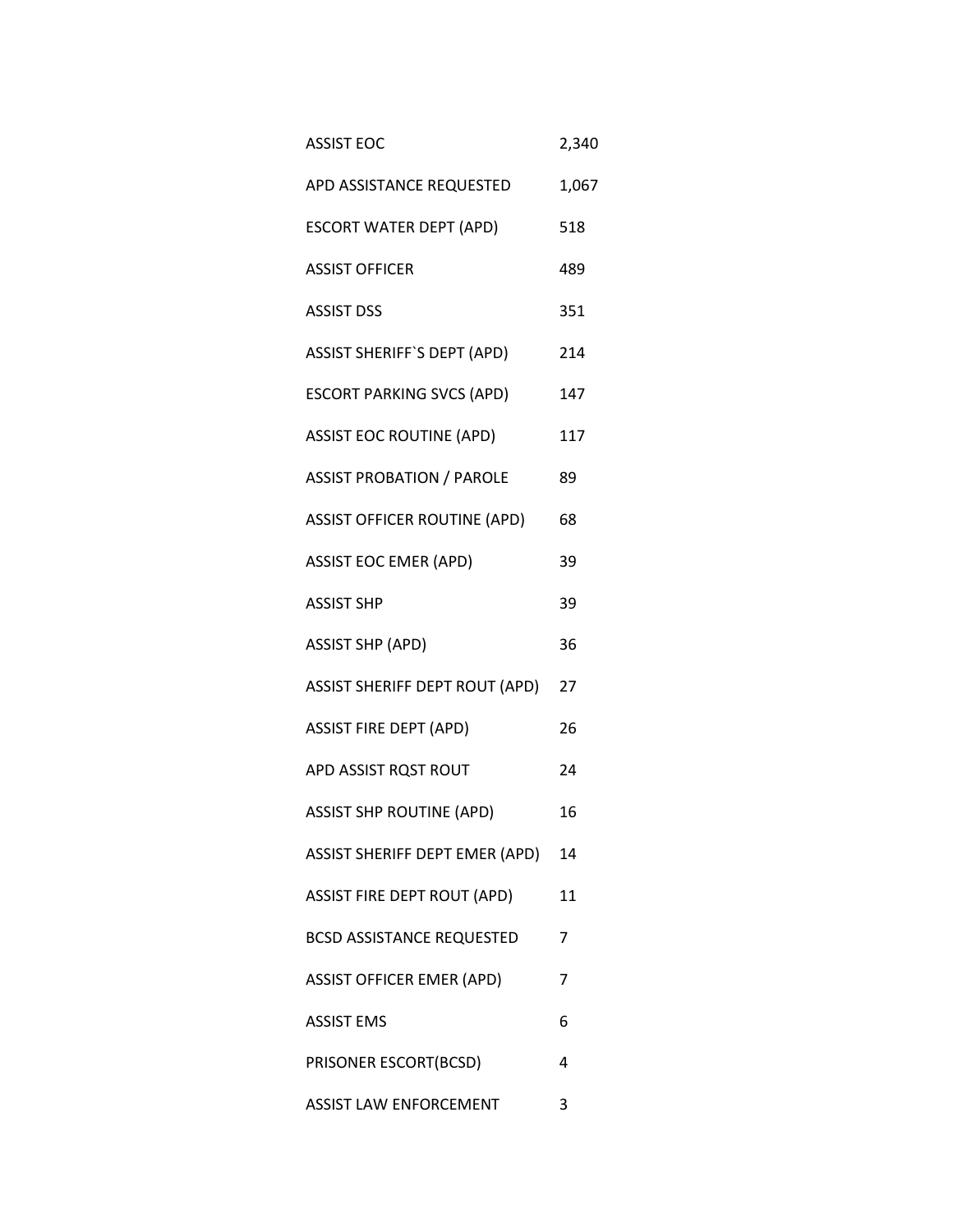| APD ASSIST ROST EMER               |   |
|------------------------------------|---|
| SNOW TRANSPORT(BCSD)               | 3 |
| <b>BANK ESCORT(BCSD)</b>           | 2 |
| <b>ASSIST FIRE DEPT EMER (APD)</b> | 2 |
| FIRE ASSISTANCE(BCSD)              | 1 |
| <b>ASSIST SHP EMER (APD)</b>       |   |
| <b>GUARD A PRISONER (BCSD)</b>     |   |

### **No. of calls**

| <b>PROPERTY</b>                          | calls |
|------------------------------------------|-------|
| DAMAGE TO PROPERTY<br>RECOVERY OF STOLEN | 2,180 |
| <b>PROPERTY</b>                          | 1,062 |
| <b>BELONGINGS</b>                        | 805   |
| VANDALISM REPORT                         | 673   |
| <b>FOUND PROPERTY (APD)</b>              | 339   |
| VANDALISM IN PROGRESS                    | 114   |
| <b>FOUND PROPERTY (BCSD)</b>             | 42    |

| <b>DOMESTIC</b> | <b>No. of calls</b> |
|-----------------|---------------------|
|                 |                     |

| <b>DOMESTIC DISTURBANCE</b>             | 4,186 |
|-----------------------------------------|-------|
| <b>VIOLENT DOMESTIC (APD)</b>           | 460   |
| DOMESTIC VIOL INTIMATE<br><b>PARTNR</b> | 37    |
| 50B VIOLATION(BCSD)                     | 5     |
| SERVE 50B(BCSD)                         | 3     |
|                                         |       |

| LOUD NOISE, MUSIC, | No. of |
|--------------------|--------|
| <b>YELLING</b>     | calls  |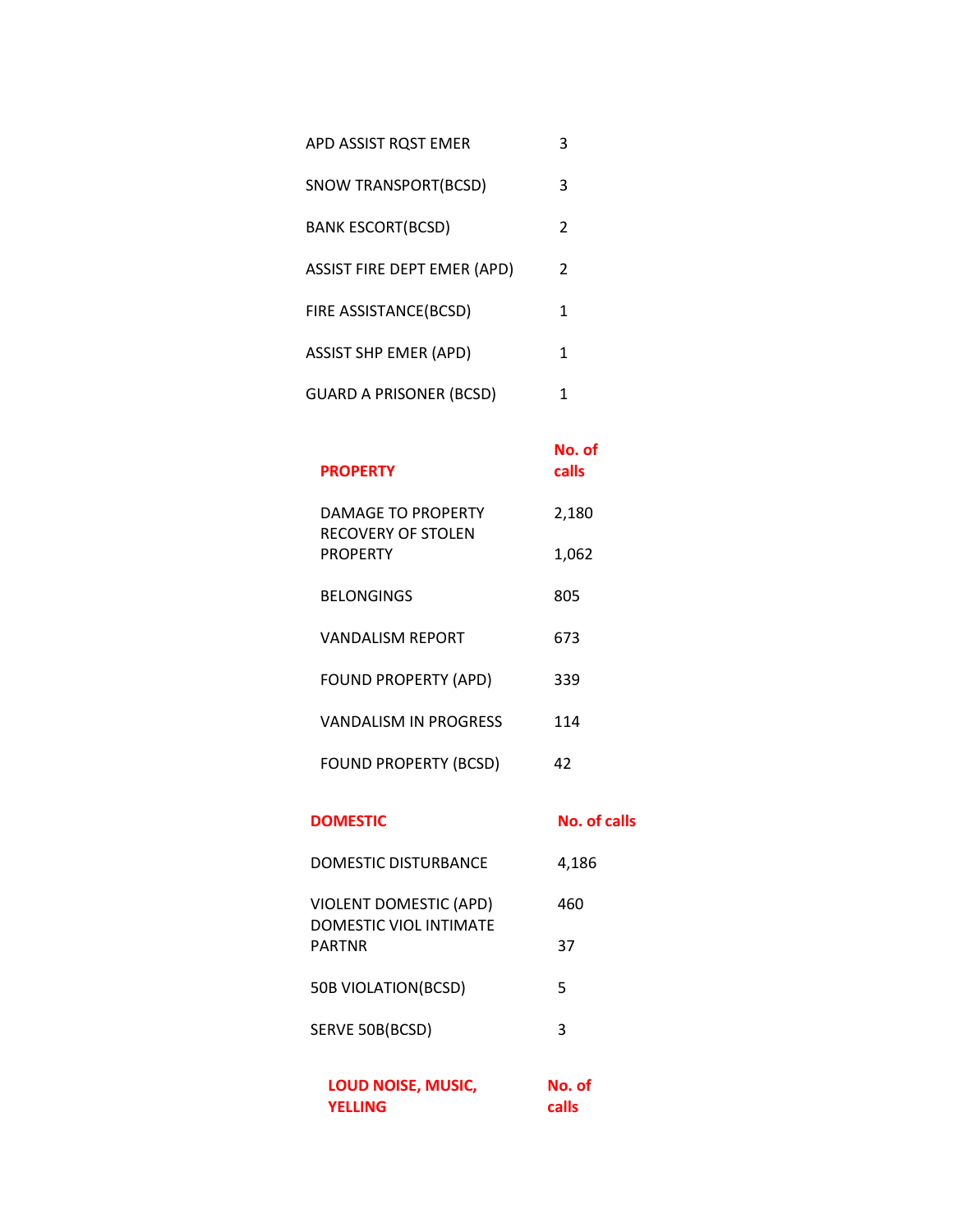| <b>LOUD NOISE</b>           | 1,865               |
|-----------------------------|---------------------|
| LOUD MUSIC                  | 1,781               |
| YELLING (APD)               | 629                 |
| <b>PANHANDLING</b>          | <b>No. of calls</b> |
| PANHANDLING                 | 3,214               |
| <b>FRAUD</b>                | <b>No. of calls</b> |
| <b>FRAUD</b>                | 2,848               |
| <b>DRUGS</b>                | No. of calls        |
| <b>DRUG CALL</b>            | 2,071               |
| (Z)OVERDOSE                 | 579                 |
| <b>OVERDOSE / POISONING</b> | 25                  |
| DRUG SEARCH (BCSD)          | $\mathbf{1}$        |
| <b>ASSAULT/FIGHT</b>        | <b>No. of calls</b> |
| SIMPLE ASSAULT              | 1,378               |
| <b>FIGHT IN PROGRESS</b>    | 884                 |
| <b>ASSAULT ON FEMALE</b>    | 150                 |
| <b>FIGHT WITH WEAPONS</b>   | 107                 |

## **MENTAL HEALTH No. of calls**

MENTAL PAPERS TO BE SERVED 1,030 MENTAL SUBJECT 641 (Z)SUICIDE OVERDOSE 571 (Z)SUICIDE 96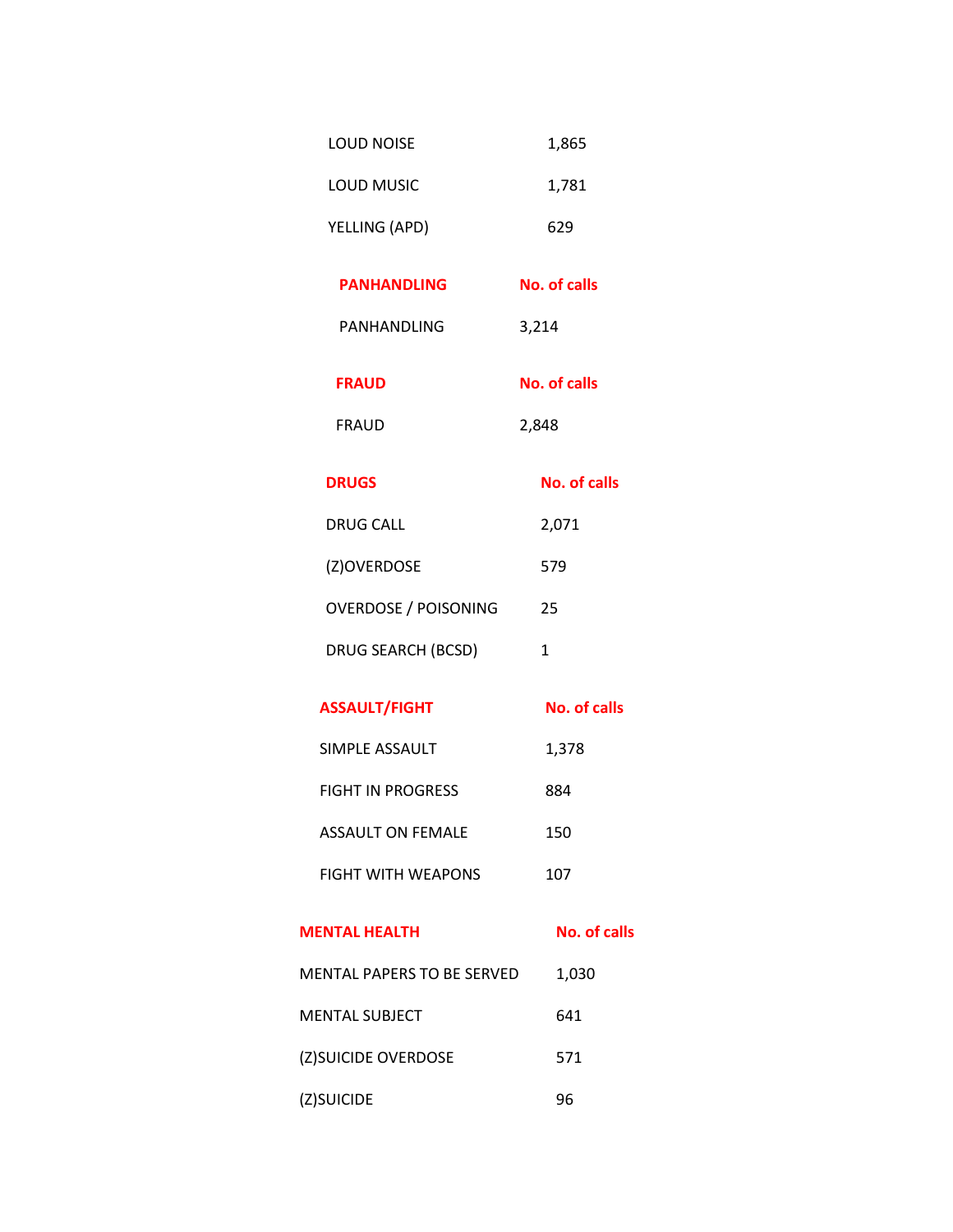| ATTEMPTED SUICIDE                              | 60 |
|------------------------------------------------|----|
| <b>MENTAL TRANSPORT(BCDF)</b>                  | 14 |
| (Z) SUICIDE WITH GUN<br><b>ESCRT TO MENTAL</b> | 10 |
| FACILITY(BCSD)                                 | ર  |

| <b>ID PICTURES/PRINTS</b>     | No. of calls |  |
|-------------------------------|--------------|--|
| <b>ID PICTURES (APD)</b>      | 1,570        |  |
| <b>ID PICTURES AND PRINTS</b> | 622          |  |
| ID PRINTS (APD)               | 16           |  |

| PICK UP ITEM | 2,122 |
|--------------|-------|
|--------------|-------|

| <b>WARRANT</b>  | No. of<br>calls |
|-----------------|-----------------|
| WARRANT SERVICE | 2,037           |

| <b>BURGLARY</b> | No. of calls |
|-----------------|--------------|
|-----------------|--------------|

- 
- RESIDENTIAL B&E 852 BUSINESS B&E 604 RESIDENTIAL B&E IN PROGRESS 309 B&E IN PROGESS 163 BUSINESS B&E IN PROGRESS 101
- B&E MOTOR VEHICLE (BCSD) 2

ATTEMPTED B&E (BCSD)

**THREATS/STALKING No. of calls**

2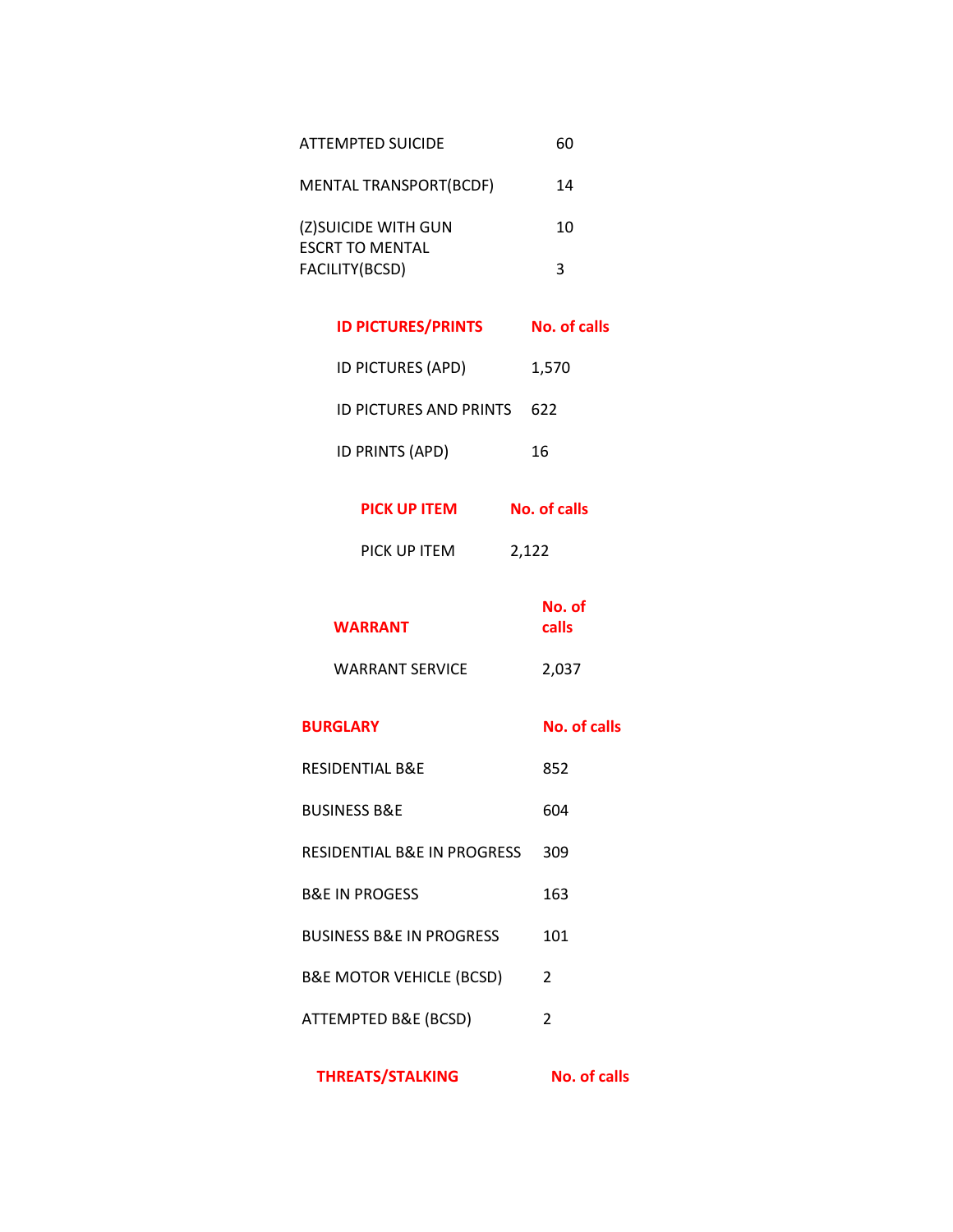| <b>COMMUNICATING THREAT</b><br>(APD)                              | 1,055               |
|-------------------------------------------------------------------|---------------------|
| <b>HARASSING PHONE CALLS</b>                                      | 571                 |
| <b>STALKING</b>                                                   | 222                 |
| <b>ALCOHOL-RELATED</b>                                            | <b>No. of calls</b> |
| <b>INTOXICATED PERSON</b>                                         | 1,667               |
| RUN INTOXALIZER                                                   | 101                 |
| <b>MISSING PERSON</b>                                             | No. of calls        |
| <b>MISSING ADULT</b>                                              | 839                 |
| <b>MISSING JUVENILE</b><br><b>LOCATE MISSING</b><br><b>PERSON</b> | 484                 |
|                                                                   | 410                 |
| <b>TRESPASSING</b><br><b>TRESPASSING</b>                          | <b>No. of calls</b> |
| (APD)                                                             | 1,537               |
| <b>TRESPASSING</b>                                                | 180                 |
| <b>GUN</b>                                                        | <b>No. of calls</b> |
| <b>GUN DISCHARGE</b>                                              | 931                 |
| PERSON WITH GUN                                                   | 571                 |
| <b>PERSON DOWN</b>                                                | <b>No. of calls</b> |
| PERSON DOWN                                                       | 1,056               |
| <b>INCOMPLETE CALL</b>                                            | No. of calls        |
| (Z)INCOMPLETE 911                                                 | 982                 |
| <b>COMMUNITY</b>                                                  |                     |

**MEETING/EVENT No. of calls**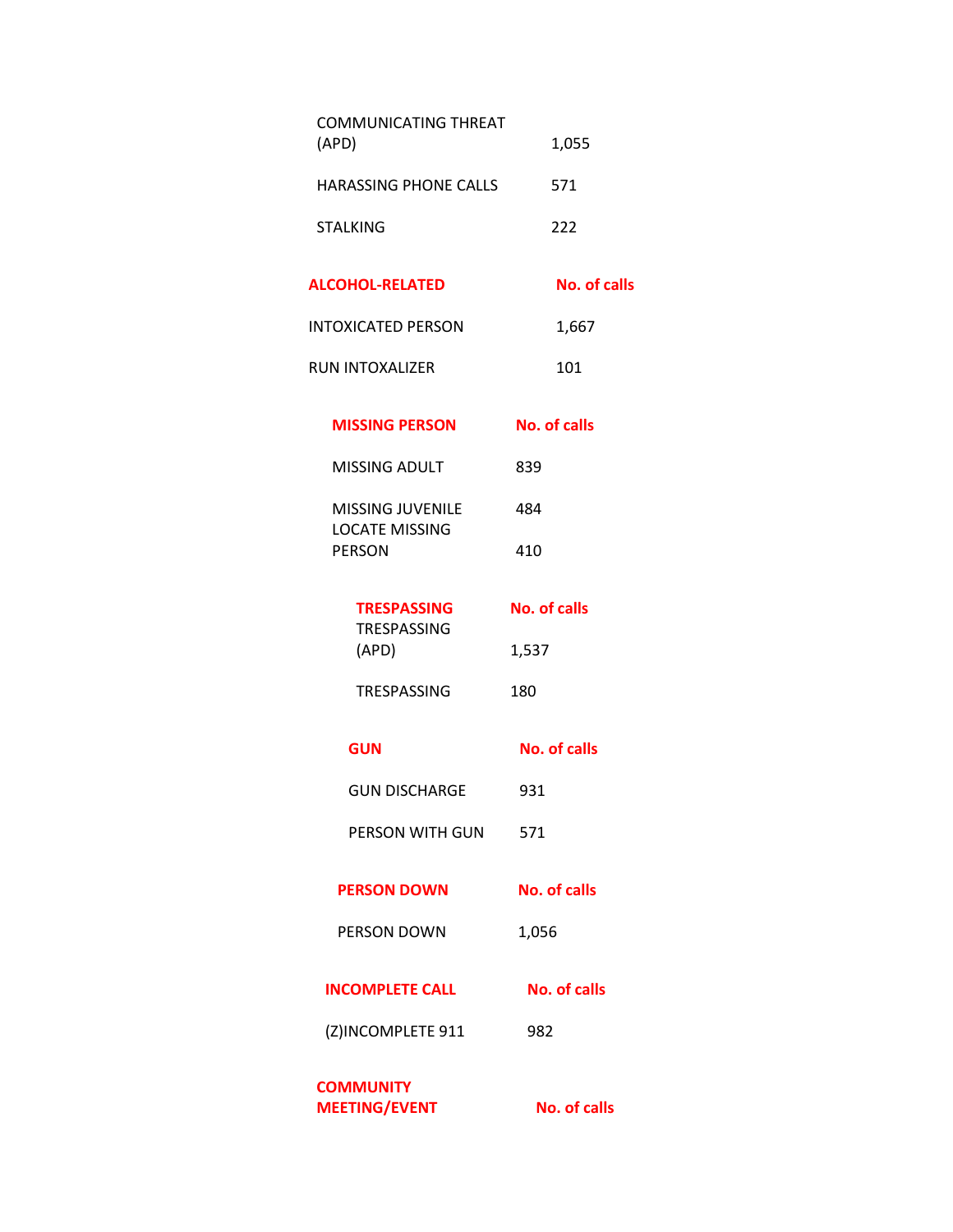| <b>COMMUNITY MEETING</b><br>(APD) |        | 785 |
|-----------------------------------|--------|-----|
| <b>COMMUNITY EVENT (APD)</b>      |        | 101 |
| COMMUNITY OUTREACH                |        | 70  |
| <b>COMMUNITY SAFETY</b>           |        | 12  |
| MFFT WITH                         | (BCSD) | 11  |

| <b>ESCORT</b>         | <b>No. of calls</b> |
|-----------------------|---------------------|
| <b>ESCORT</b>         | 669                 |
| <b>FUNERAL ESCORT</b> | 278                 |

| <b>HOMELESS CAMP</b> | No. of<br>calls |
|----------------------|-----------------|
| <b>HOMELESS CAMP</b> | 933             |

| <b>JUVENILE</b>                     | No. of calls |
|-------------------------------------|--------------|
| JUVENILE PROBLEM                    | 814          |
| JUVENILE PAPER SERVICE              | 20           |
| <b>JUVENILE WITH A WEAPON(BCSD)</b> |              |

| <b>No. of calls</b> |  |
|---------------------|--|
|                     |  |

- SEXUAL ASSAULT 173 155
- ARMED ROBBERY
- RAPE 131
- COMMON LAW ROBBERY 125

98

- (Z)GUNSHOT WOUND
- (Z)STABBING 67
- KIDNAPPING 27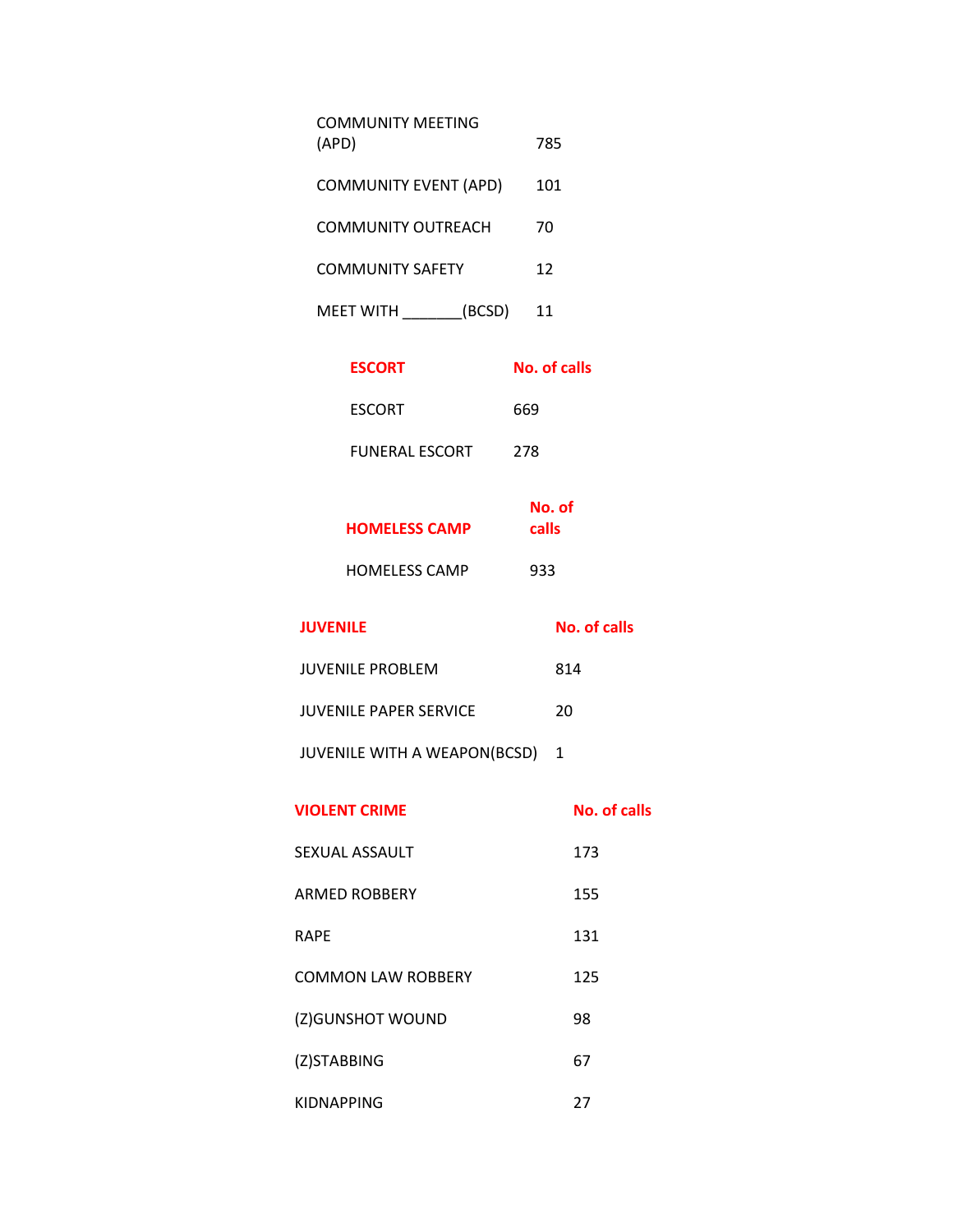| <b>BANK ROBBERY</b>                | 11 |
|------------------------------------|----|
| ASSAULT / SEXUAL ASSAULT           | q  |
| <b>HOMICIDE</b>                    | 8  |
| ATTEMPTED RAPE (APD)               | 3  |
| <b>ASSAULT WITH WEAPONS (BCSD)</b> | 1  |

## **OTHER No. of calls**

| <b>UNAUTHORIZED USE</b>        | 562            |
|--------------------------------|----------------|
| <b>CHECKING STATION (BCSD)</b> | 92             |
| <b>BE ON THE LOOKOUT</b>       | 74             |
| PURSE SNATCHING (APD)          | 11             |
| ORDINANCE COMPLIANCE           | 9              |
| TEST CALL ONLY DISREGARD       | 4              |
| <b>QUARANTINE RELEASE</b>      | 3              |
| <b>GAS RUNOFF</b>              | 3              |
| SERVE CIVIL SUMMONS(BCSD)      | 3              |
| SAFETY PROGRAM(BCSD)           | 2              |
| AIRCRAFT CRASH CODE 4 ALERT 2  | $\overline{2}$ |
| <b>SICK PERSON</b>             | 2              |
| <b>UNKNOWN PROBLEM</b>         | 2              |
| <b>CHECK ICE HOUSE (APD)</b>   | 2              |
| <b>SUBJECT TRAPPED</b>         | $\overline{2}$ |
| ERT MISSION (APD)              | $\mathbf{1}$   |
| <b>CALLER IN DANGER</b>        | $\mathbf{1}$   |